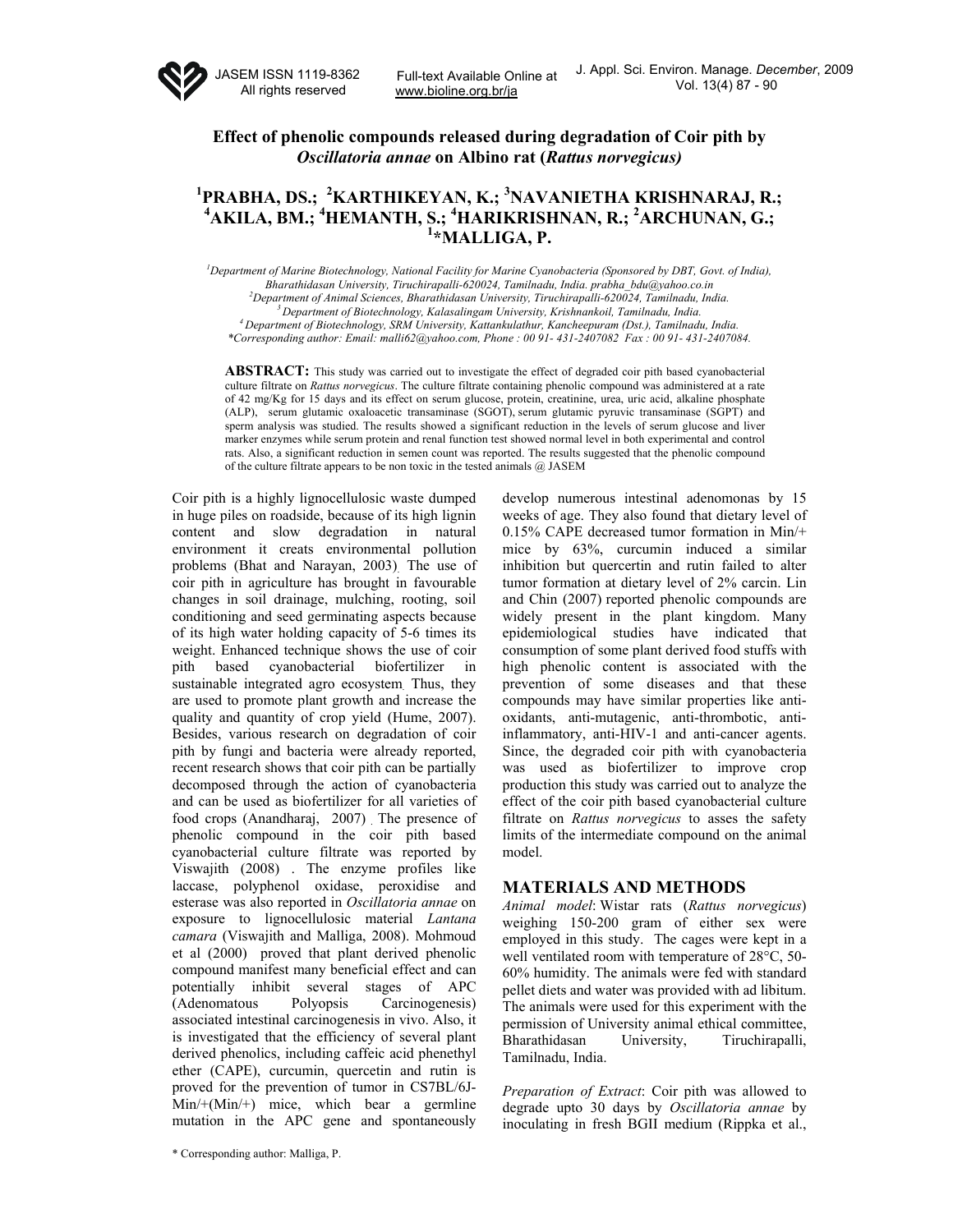1979) of 1:10 (wet:dry) ratio. The experimental set up was incubated at 25° C under white fluorescent light of 1500 lux with 10/12hr light/dark cycle. After incubation period the supernatant was collected, dried in a polyvinyl tray under room temperature. 0.3% concentration of the dried compound was prepared, filtered using whatman no.1 filter paper and used as feed for the experimental animal. Preliminary qualitative analysis of the extract showed the presence of phenolic compounds.

*Experimental groups*: Twelve male and twelve female rats were tested for this study up to a period of 15 days. Six from each group were kept as control and the remaining set was used for experiment. The experimental rats were orally fed with 42mg/Kg of the test compound and the control rats received distilled water.

*Biochemical investigation*: After oral treatment, the animals were anesthetised and the blood samples were collected by ocular puncture technique. The serum was separated and collected in a labelled eppendrof vial and stored at -20° C with sodium azide as preservative until use. General biochemical test like serum glucose (Carroll et al., 1971) protein (Weichselbaum, 1946) were quantified. Estimation of serum creatinine (Spencer, 1986), urea (Fawcett and Scott,1960) and

uric acid (Barham and Trinder, 1972) was carried out to check the effect of phenolic compound on kidney function. The biochemical tests Alkaline phosphatase (ALP) (Bergmeyer and Brent, 1974) serum glutamic oxaloacetic transaminase (SGOT) and serum glutamic pyruvic transaminase (SGPT) (Reitman and Frankel, 1957) were done to examine the function of liver. Sperm count was made by using a hemocytometer counting chamber according to Zaneveld and Polakoski (1977).

### **RESULTS AND DISCUSSION**

Experimental results revealed that serum glucose level was decreased in 0.3% of coir pith based cyanobacterial culture filtrate when compared with that of untreated control rats. This may be due to hypoglycemic activity of the test compound. Supporting evidence showed the hypoglycemic activity of a polyphenolic oligomer-rich extract from the barks of *Cinnamomum parthenoxylon* (Jack) in normal, transiently hyperglycemic, and streptozotocin (STZ) induced diabetic rats. Oral administration of the extract at doses of 100, 200 and 300 mg/kg body wt. caused significant changes in body weight loss and fasting blood glucose levels of normal rats (Jia, 2009). No significant variation of serum protein between the control and test rats was found (Table-1) which indicates that the treated animals were normal.

**Table 1:** Effect of coir pith based cyanobacterial culture filtrate on biochemical test of white rat (*Rattus norvegicus)* (n=6)

| <b>Biochemical Test</b> | Control Male | Experi-mental   | Control    | Experi-mental |
|-------------------------|--------------|-----------------|------------|---------------|
|                         |              | Male            | Female     | Female        |
| Glucose (mgs $\%$ )     | 134.3        | 89.3"           | 117.6      | 73.1          |
|                         | $\pm 0.96$   | $\pm 0.86$      | $\pm 0.83$ | $\pm 0.30$    |
| Protein (gms $\%$ )     | 5.8          | $6.1^{\degree}$ | 6.5        | $6.4^*$       |
|                         | $\pm 0.07$   | $\pm 0.07$      | $\pm 0.06$ | $\pm 0.15$    |

Values are mean  $\pm$  SE from six rats from each group;  $*_{P \le 0.001}$ 

|  |  |  | <b>Table 2:</b> Effect of coir pith based cyanobacterial culture filtrate on renal function test of white rat (Rattus norvegicus) ( $n=6$ ) |
|--|--|--|---------------------------------------------------------------------------------------------------------------------------------------------|
|--|--|--|---------------------------------------------------------------------------------------------------------------------------------------------|

| <b>Renal Function Test</b> | Control Male | Experi-<br>mental Male | Control<br>Female | Experi-<br>mental<br>Female |
|----------------------------|--------------|------------------------|-------------------|-----------------------------|
| Creatinine (mgs $\%$ )     | 0.5          | $0.4^{**}$             | 0.7               | $0.7^{**}$                  |
|                            | $\pm 0.05$   | $\pm 0.03$             | $\pm 0.07$        | $\pm 0.03$                  |
| Urea (mgs $\%$ )           | 35.4         | $36.5^*$               | 51                | $53.2^*$                    |
|                            | $\pm 0.79$   | $\pm 0.4$              | $\pm 0.75$        | $\pm 0.79$                  |
| Uric acid (mgs $\%$ )      | 7.2          | $5.8^{\circ}$          | 6.9               | $5.7^*$                     |
|                            | $\pm 0.45$   | $\pm 0.08$             | $\pm 0.10$        | $\pm 0.13$                  |

Values are mean  $\pm$  SE from six rats from each group; \* $P_{P \le 0.001}$  \*\* $P_{P \le 0.05}$ 

The renal function test (Table-2) of the experimental rats does not showed any significant decrease or increase in the total creatinine content to that of normal rats. The urea content between the control and the test was found to be similar. However, significant reduction in serum uric acid was found in test rats when compared with control. This indicates that the animal's kidney was not affected. Similar report shows that milk extracts of

*Semecarpus anacardium* nuts on the effect of acute (72 hr) and sub acute (30 days) treatment of the drug with different dosage on liver and kidney functions and hematological parameters showed decrease in urinary urea, uric acid and creatinine levels during the sub acute toxicity studies (50, 100, 250 and 500 mg/kg body weight **(**Vijayalakshmi, 2000).

\* Corresponding author: Malliga, P.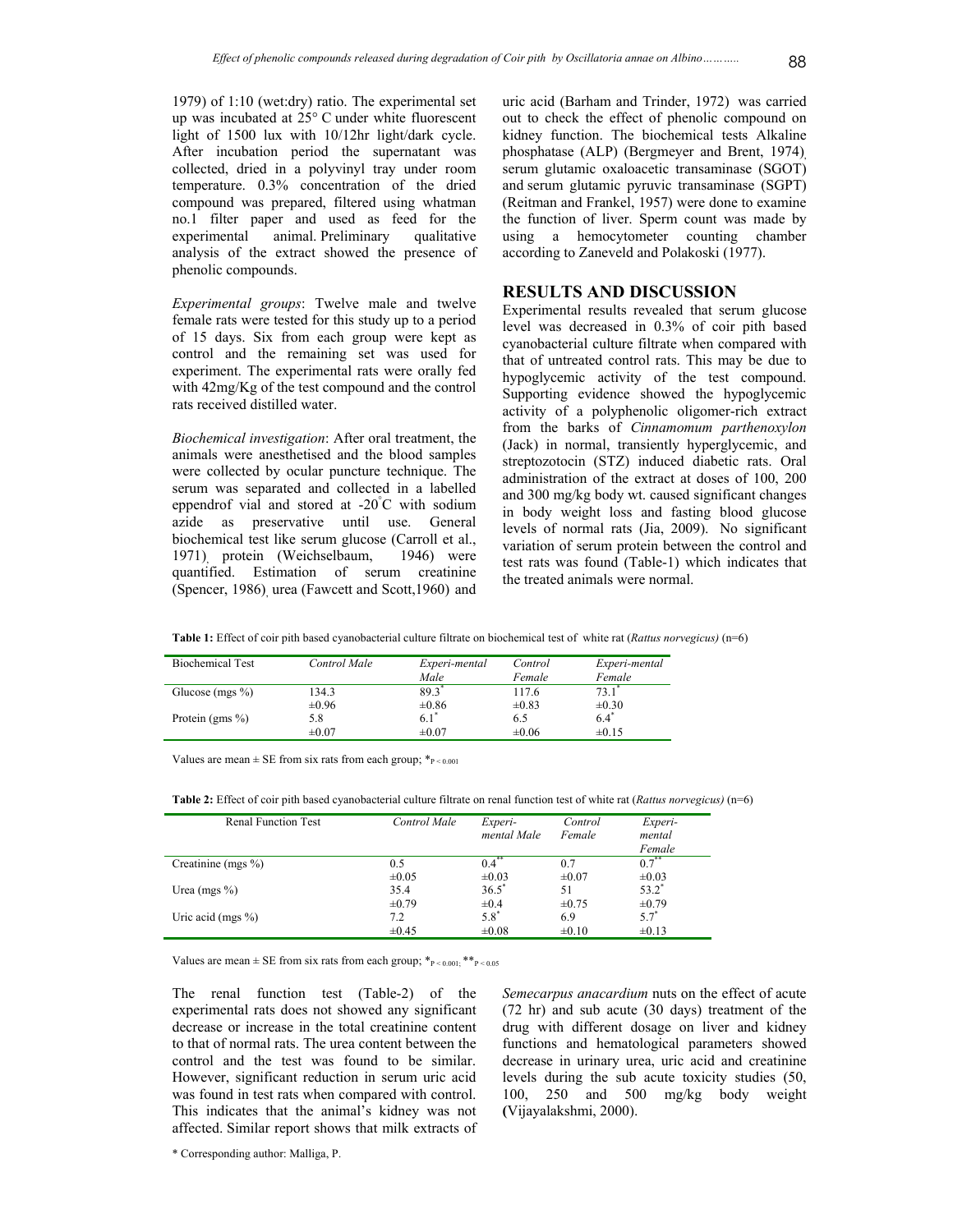The level of ALP, SGOT, SGPT enzymes were found to be decreased in rats treated with coir pith based cyanobacterial culture filtrate when compared to control (Table-3). This result proves the protective effect of extracts on liver cells and this can be due to the presence of flavonoids compounds and their antioxidant effects (Sallie et al., 1991). It is observed that administration of phenolic extract on experimental rats showed decrease in sperm count (Table-4). This may be due to the direct effect of phenolic compound on pituitary gland secretary function causing to decrease in androgen. It has been demonstrated that

the process of spermiogenesis and the accessory reproductive organ function is androgen dependent (Khouri and El-Akawi, 2005). Thus lower dose administration of 42mg/Kg was found to be effective in interfering the sperm count. Orisakwe et al. (2003) reported the sub-chronic effect of *Hibiscus sabdariffa* calyx aqueous extracts on the rat testes and showed that significant decrease in epididymal sperm count in 4.6g/kg group compared to 1.15, 2.30 g/Kg of extract and control. From this it is concluded that our results are consistent with the above report in regard to decrease in sperm count.

**Table 3:** Effect of coir pith based cyanobacterial culture filtrate on liver function test of white rat (*Rattus norvegicus)* (n=6)

| Enzymes                     | Control Male | Experi-mental | Control    | Experi-mental |
|-----------------------------|--------------|---------------|------------|---------------|
|                             |              | Male          | Female     | Female        |
| Alkaline phosphatase (KA/U) | 36           | 23.6          | 34         | 24            |
|                             | $\pm 0.56$   | $\pm 0.60$    | $\pm 0.61$ | $\pm 0.87$    |
| Serum glutamic oxaloacetic  | 99           | 56.6          | 80         | 61.5          |
| transaminase $SGOT(u/l)$    | $\pm 0.38$   | $\pm 0.60$    | $\pm 2.7$  | $\pm 0.64$    |
| Serum glutamic pyruvic      | 75           | 54"           | 68         | $50^{\circ}$  |
| transaminase $SGPT(u/l)$    | $\pm 0.84$   | $\pm 0.90$    | $\pm 0.73$ | $\pm 0.79$    |

Values are mean  $\pm$  SE from six rats from each group;  $*_{P \le 0.001}$ 

| Sperm count                 | Control Male | Experi-mental<br>Male |
|-----------------------------|--------------|-----------------------|
| Sperm count (million/cu.mm) |              | 40                    |
|                             | $\pm 0.38$   | $\pm 0.65$            |

Values are mean  $\pm$  SE from six rats from each group;  $*_{P \le 0.001}$ 

Thus the present study suggest that the phenolic compounds released during degradation of coir pith by *Oscillatoria annae* has no deliberative effect on tested animals when compared to control. However, the sperm count was found to be decreased but, toxicity was not reported in any cases. Therefore, further study is required to optimize the dosage level for a better utilization of the phenolic compound.

*Acknowledgement*: The facility availed from the Department of Animal Sciences (UGC-SAP) and Biomedical Diagnostic Laboratory, Bharathidasan University, Tiruchirapalli, Tamilnadu, India is gratefully acknowledged.

#### **REFERENCES**

- Anandharaj B (2007). Studies on coir pith based cyanobacterial biofertilizer for field cultivation. [dissertation], Bharathidasan University, Tiruchirappalli.
- Barham D, Trinder P (1972). Enzymatic colorimetric method for determination of uric acid in serum plasma and urine. Analyst. 97:142–146.
- Bhat, AD, Narayan P (2003). Chromatographic Analysis of phenolics and study of Klason

lignin biodegraded coir pith using "*Pleurotur sajorcaju*" [dissertation], University of Kerala, Alappuzha.

- Bergmeyer HU, Brent E (1974). Methods of Enzymatic Analysis,vol.2, Verlag Chemie Weunheun, Academic Press, New York.735- 760.
- Carroll JJ, Smith N, Babson AL (1971). A colorimetric serum glucose determination using hexokinase and glucose-6-phosphate dehydrogenase. Biochem Med.4:171–180.
- Fawcett JK, Scott JE (1960). Enzymatic, colorimetric method for determination urea in serum, plasma and urine. J Clin Path. 13:156–162.
- Hume EP (2007). Cocopeat-A by product of coconut fibre industry. Madras Agric J.36- 38.
- Jia X, Liu X, Wu R, Wang X, Hu-Li Y, Huang C (2009). Hypoglycemic activity of a polyphenolic oligomer-rich extract of *Cinnamomum parthenoxylon* bark in normal and streptozotocin-induced diabetic rats. Phytomed.16:744-750.